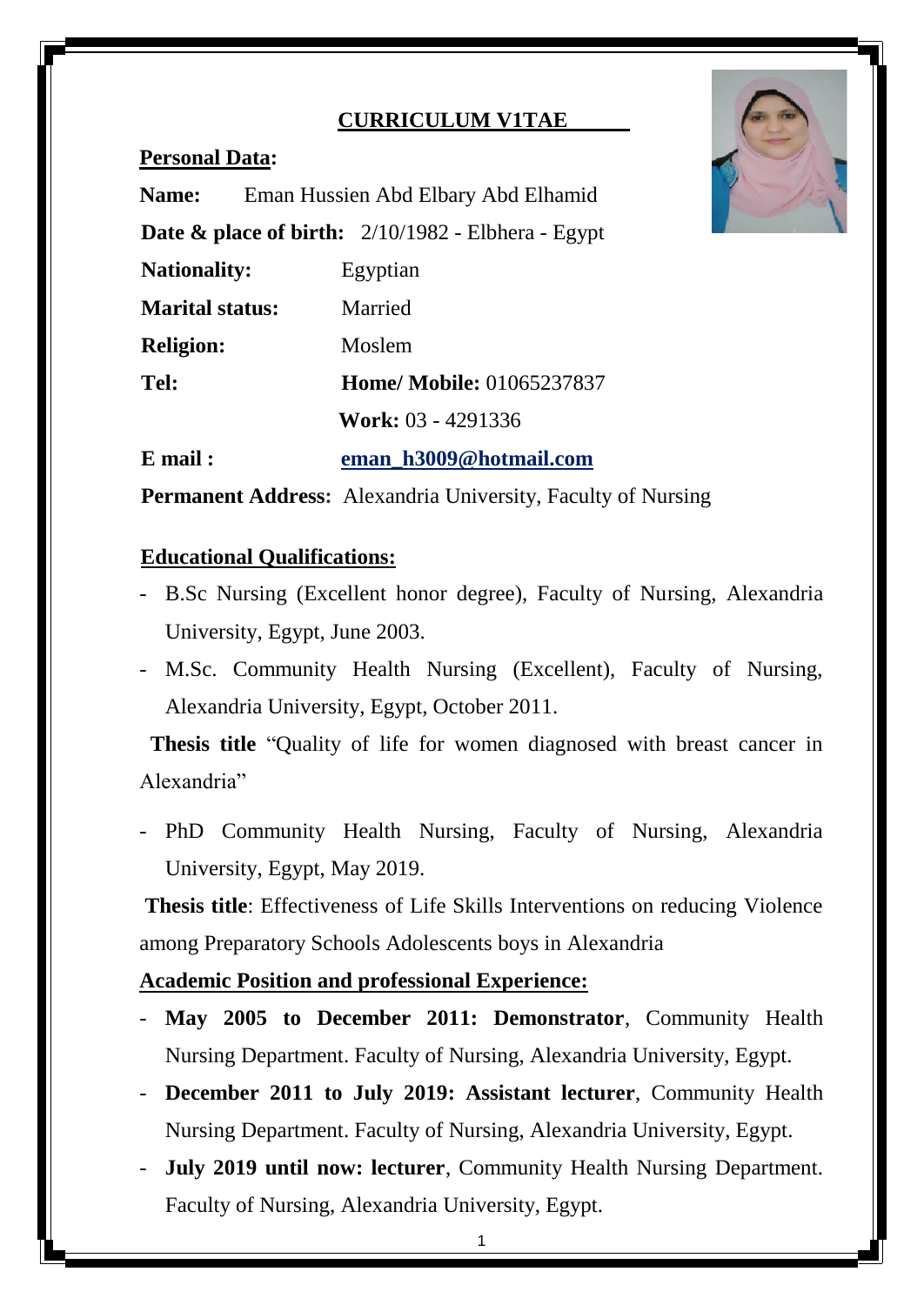### **Computer skills:**

- Successfully completed the **ICDL** preparation in (IT, Windows, Word, Excel, Power point, Access and Internet) held at Information Technology Club, Faculty of Nursing, Alexandria University, 2006.

# **Language skills:**

- Arabic (native)
- English

Successfully completed an English Language Course (72 hours) at the ESP Centre of Alex. University, from 3/4 to 3/6/2007.

# **PROFESSIONAL AND SCIENTIFIC ACTIVITIES:**

### **A: Teaching the following courses:**

- Community health nursing for undergraduates and postgraduate students of Alexandria Faculty of Nursing.
- Biostatistics& Computer Science for undergraduates' students of Alexandria Faculty of Nursing.
- Community health nursing for undergraduates students of Matrouh Faculty of Nursing.
- Community health nursing for undergraduates students of Alexandria Technical Institute of Nursing.
- Community health nursing for Condensed course students of Alexandria Faculty of Nursing.

# **C- Professional Organization Membership:**

- Egyptian Nurses Association
- League of the Faculties of Nursing Graduates, Alexandria, Egypt
- Member of the implementation team quality assurance unit in the faculty of nursing since 2007.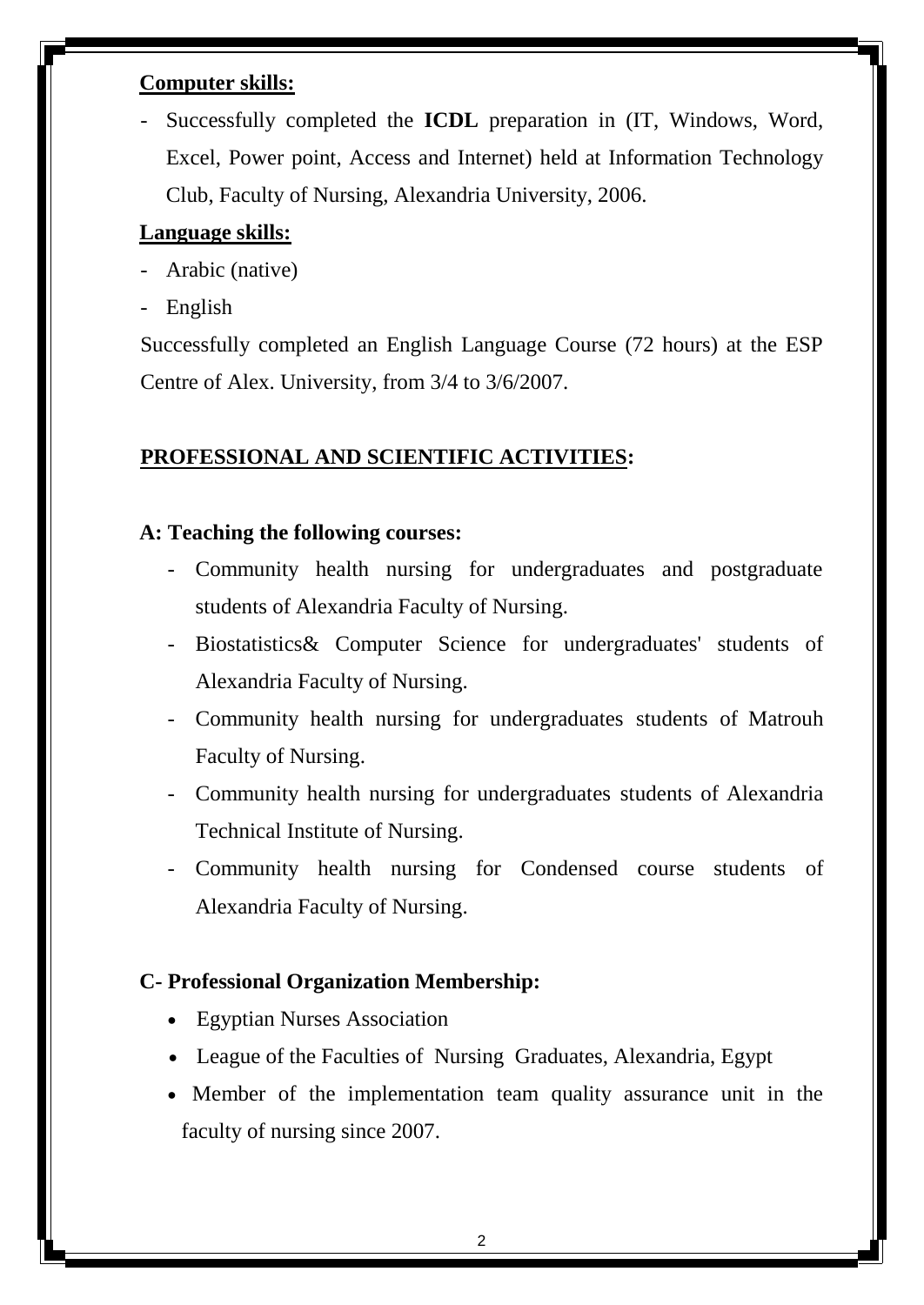#### **D- Training Workshops& Conferences:**

#### **Organized and participated in the following:**

- The First Scientific International Conference "Health services between academic and field practice" April 2007 the Association of Faculties of Nursing Graduates.
- The 9<sup>th</sup> International Scientific Nursing Conference "Accreditation and Nursing" November 2007 Faculty of Nursing, Alexandria University.
- The first scientific meeting of the community health nursing department "Family home care"  $12<sup>th</sup>$  November 2008.
- The 10<sup>th</sup> International Scientific Nursing Conference "Quality care nursing" November 2008 Faculty of Nursing, Alexandria University.
- Organized and participated in the  $12<sup>th</sup>$  International Scientific Nursing Conference "Accredited Higher Education Institutions: Challenges& Strategies". $15<sup>th</sup>$ -16<sup>th</sup> May 2013.
- Organized and participated in Community Health nursing department Health Education sessions for School children in Different schools (Primary, preparatory and secondary schools) in Alexandria. From 2005 till now.
- Organized and participated in the first students' conference of the Community Health Nursing (we support Sustainable Developmental Goals). Held at Faculty of Nursing, Alexandria University on 10<sup>th</sup> April 2018.
- Organized and participated in" Occupational Health and Safety". Held at Faculty of Nursing, Alexandria University on 12<sup>th</sup> December 2019.

### **Attended:**

Attended in different programs related to Faculty and Leadership Development Project (FLDP) - Ministry of Higher Education-HEEP, 2007.

 $\overline{a}$ 

- 1. Effective teaching skills (T1) on 17-22 September 2005
- 2. Communication skills (I2) on 14- 16 November 2006
- 3. Thinking skills (P1) on 30 January 1 February2007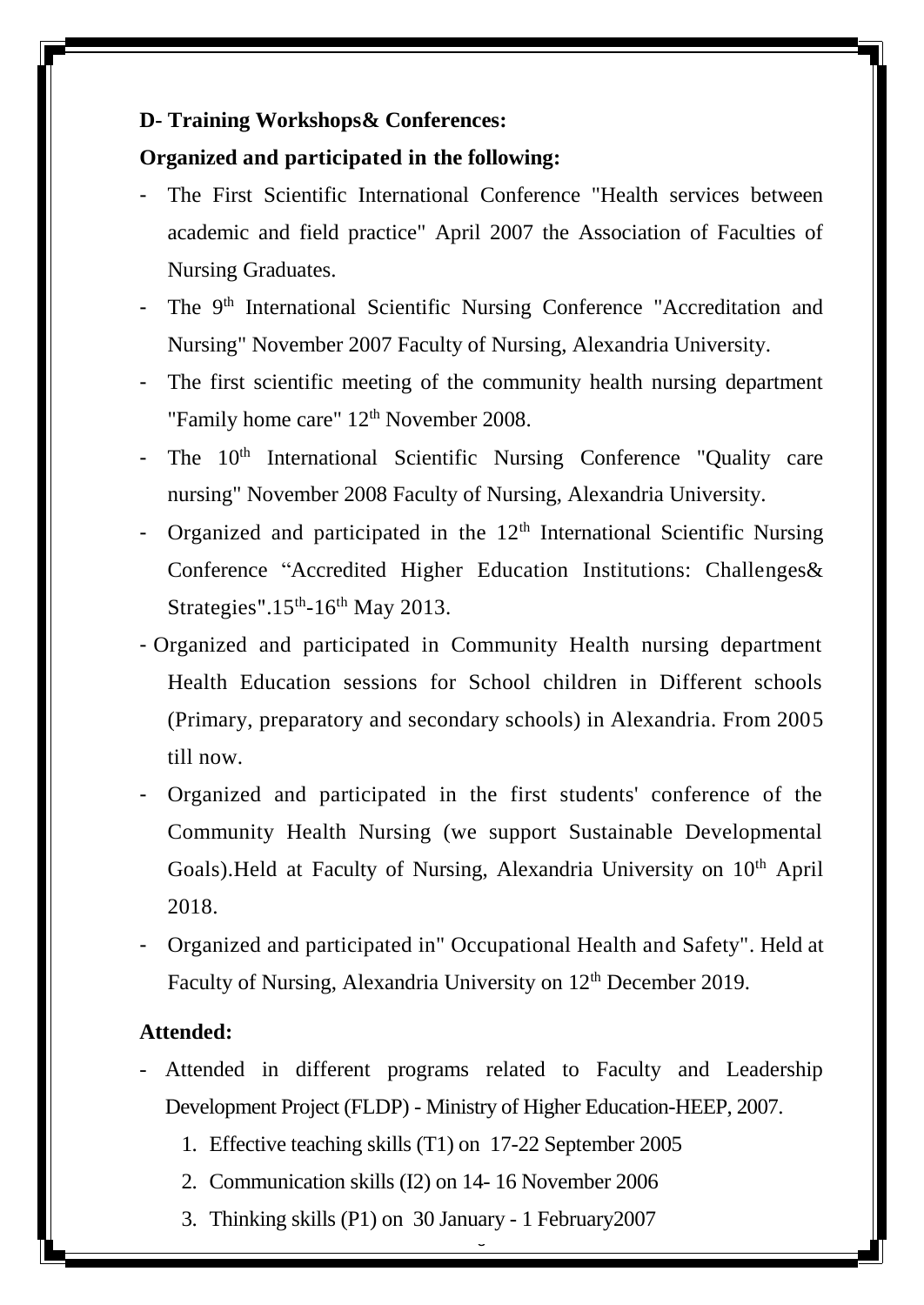- 4. Research methodology (R1) on 23-26 June 2007
- 5. Decision making & problem solving (L3) on 21-23August 2007
- 6. Credit hours (D1) on 25-27August 2007
- Attended in different programs related to Faculty and Leadership Development Centre (FLDC), certified by International Board of Certified Trainers European Division (IBCT)
	- 1. Quality standards in teaching on 15-16 February 2012.
	- 2. Time and Meeting Management on 18-19 September 2013.
	- 3. Organizing Scientific Conferences on 9- 10 October 2013.
	- 4. References Management System on 10-11 August 2015
	- 5. Competitive Research Projects on 24-25 August 2015.
- The 9th International Scientific Nursing Conference "Accreditation and Nursing" November 20-22, 2007 Faculty of Nursing, Alexandria University.
- Attended workshop about "Application of OSCE in different nursing specialties" held at Faculty of Nursing Alexandria University on 24 April 2010.
- Participated in workshop titled "Reflection about use of portfolio" held at Faculty of Nursing Alexandria University on 3 August 2009.
- Attended Breast Cancer Nursing Training of Trainers workshop "held at Alexandria Regional Center for women health &developmenton15-17 March, 2010.
- Attended Conference about Women Health, organized by Alexandria regional Centre for Women's Health and Development 15-16 June 2011.
- Attended the Alexandria women forum for Women's health & Development on 9May 2012 Organized by Alexandria Regional Center for women health &development.
- Attended the  $7<sup>th</sup>$  Annual scientific meeting of medical surgical department "patient's safety" faculty of nursing Alexandria University 30<sup>th</sup> April 2013.
- Attended the  $7<sup>th</sup>$  International Conference of ARC on  $28<sup>th</sup>$   $29<sup>th</sup>$  May 2014 Organized by Alexandria Regional Center for women health